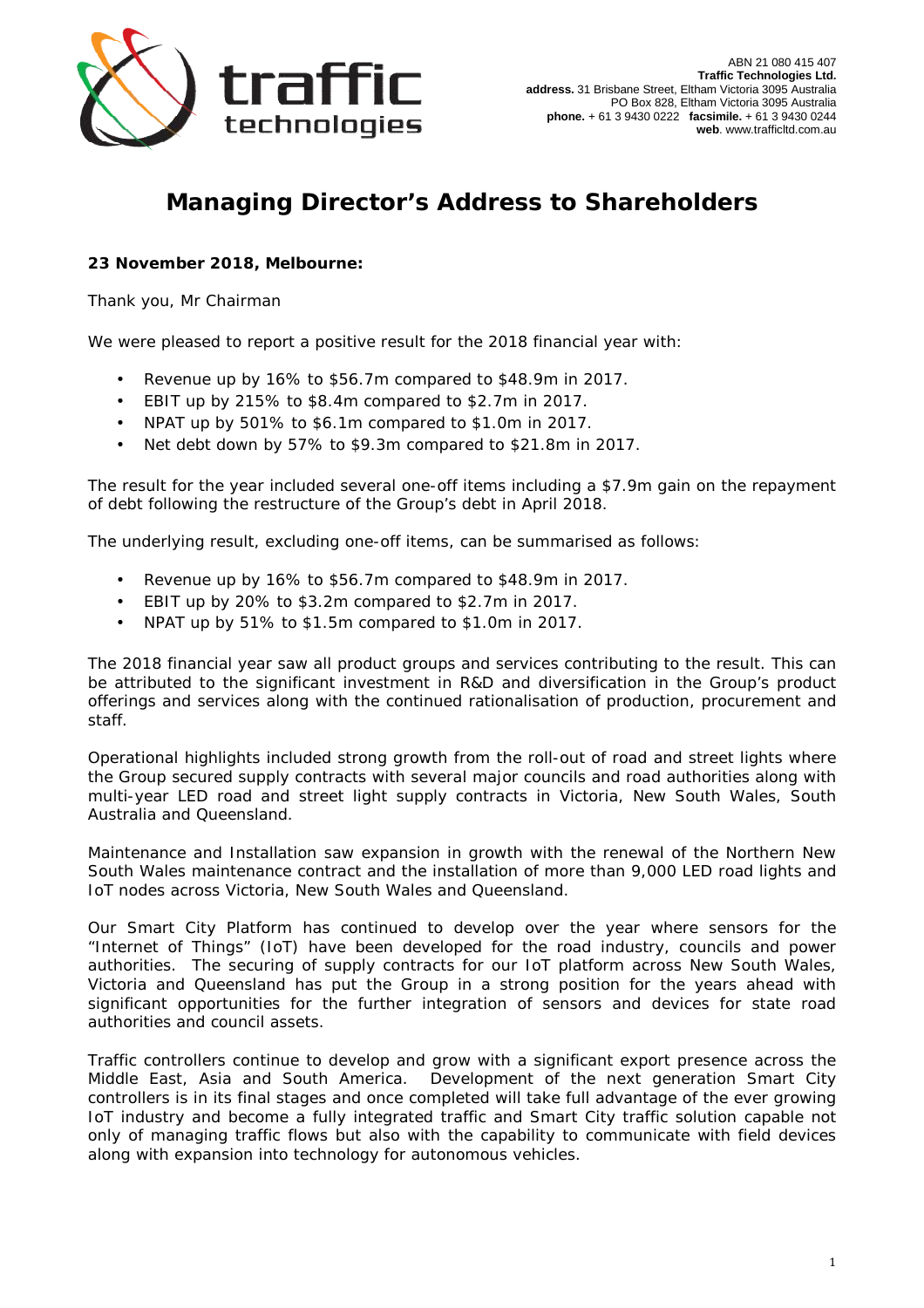

Key achievements of the Group in FY18 included:

- Diversification of the Group's revenue base through the introduction of new products and services, with particular emphasis on:
	- o Street, road and tunnel lighting.
	- o Smart City software platform and IoT sensors along the East Coast.
	- o Recurring revenue streams from IoT sensors.
	- o Securing of several multi-year supply contracts, consolidating the Group's revenue base.
- Significant net debt reduction following the debt restructure in April 2018 providing a much stronger balance sheet, whereby the Group's business model can now focus on its key objectives.
- Diversification of the Group's product and services through formal approvals and recognition being gained in lighting, controllers and traffic signal portfolios along with the securing of long term supply contracts.
- Securing of orders for and completing deployment of over 15,000 intelligent IoT devices along with over 70,000 LED products which, together with the Group's Smart Cities "TST" platform, enables road authorities and local councils to connect their street lighting and other infrastructure assets to a central control system via a secure private network.
- Deployment of the Group's Smart City platform which has a range of applications extending well beyond the control of street lights themselves and puts the Group in a strong position for the next growth phase in markets which will include traffic monitoring, detection, asset maintenance, fault notification, environmental monitoring of weather conditions, parking, waste management and in particular smart mobility for the everyday road and transport consumer.

The Group has maintained its position as the dominant supplier of traffic signals to the Australian and New Zealand markets with the continued supply of traffic management products for new intersections, road projects and maintenance requirements and, of course, export sales continue to be at the forefront of our expansion program, in particular in the UK, Middle East and Asian markets.

Signage products continue to contribute positive earnings year upon year to the Group as the only national manufacturer and supplier of road signs to the Australian market with operations in every state. The continued attention by management and staff to cost control and factory efficiency combined with a focus on quality, service and reliability has led to the Group's signage products becoming the benchmark in a highly competitive market.

The outlook for FY19 is promising with significant growth in expenditure expected on roads and infrastructure across the country and in overseas markets, combined with the continual drive on the Group's "diversification revenue program" from its Smart City Platform, "TST", IoT applications for road authorities and municipalities. The recurring revenue generated from maintenance and support contracts once products and sensors are installed, will benefit the Group significantly in future years. Of particular interest for FY19 is the expected export growth from the Group's Smart City platform into our current customer base in the UK and Hong Kong where live trials will commence shortly.